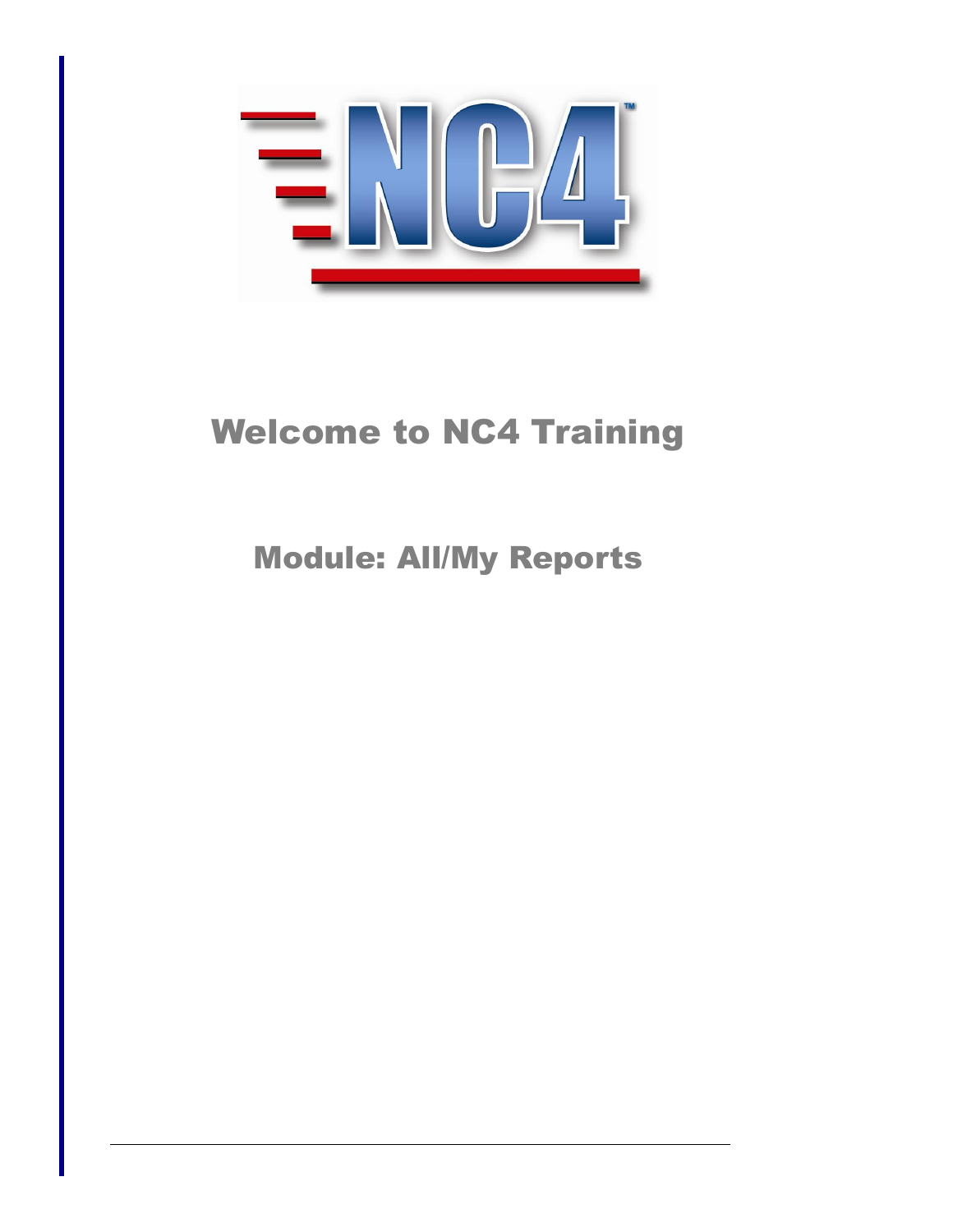# <span id="page-1-0"></span>**Table of Contents**

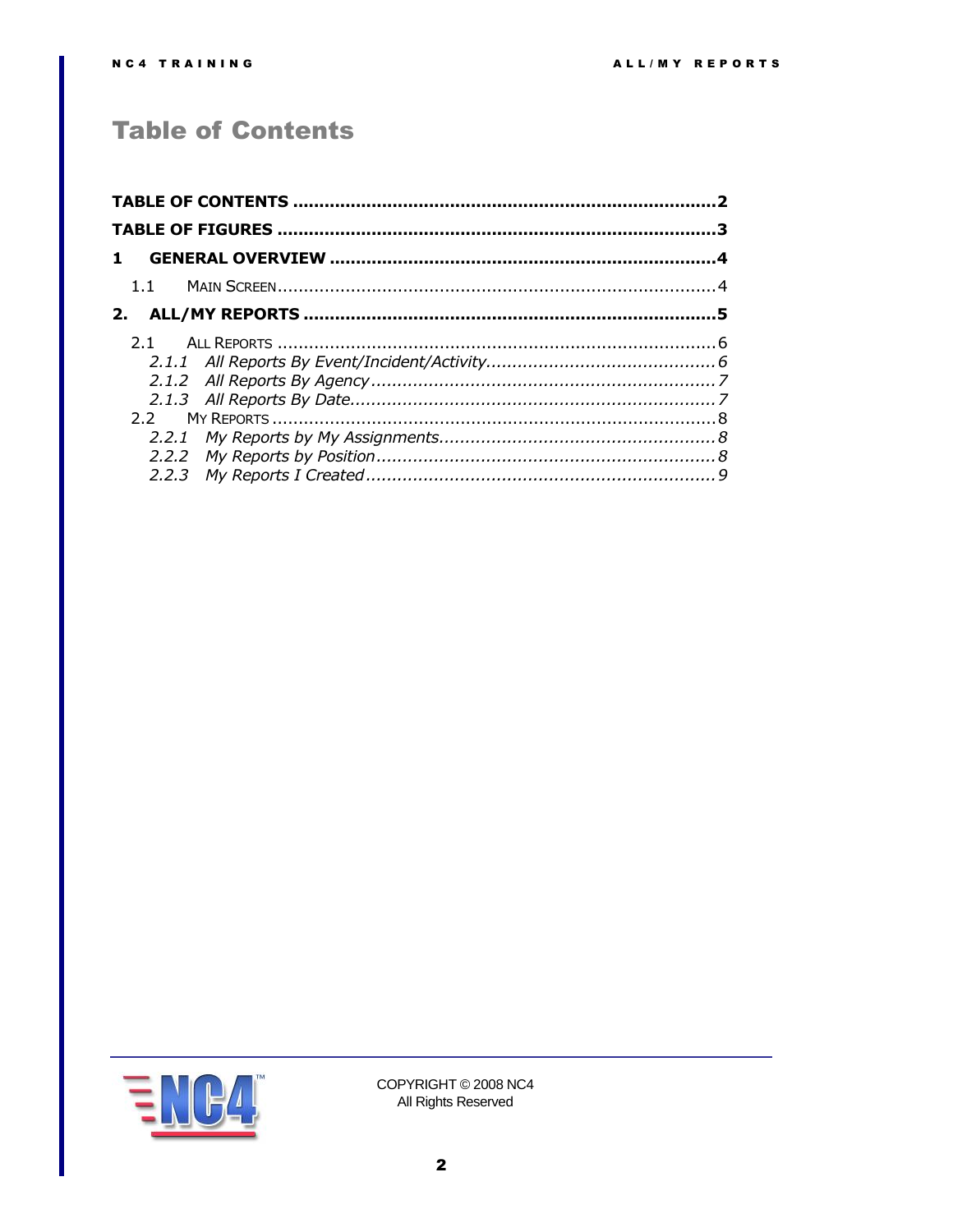# <span id="page-2-0"></span>**Table of Figures**

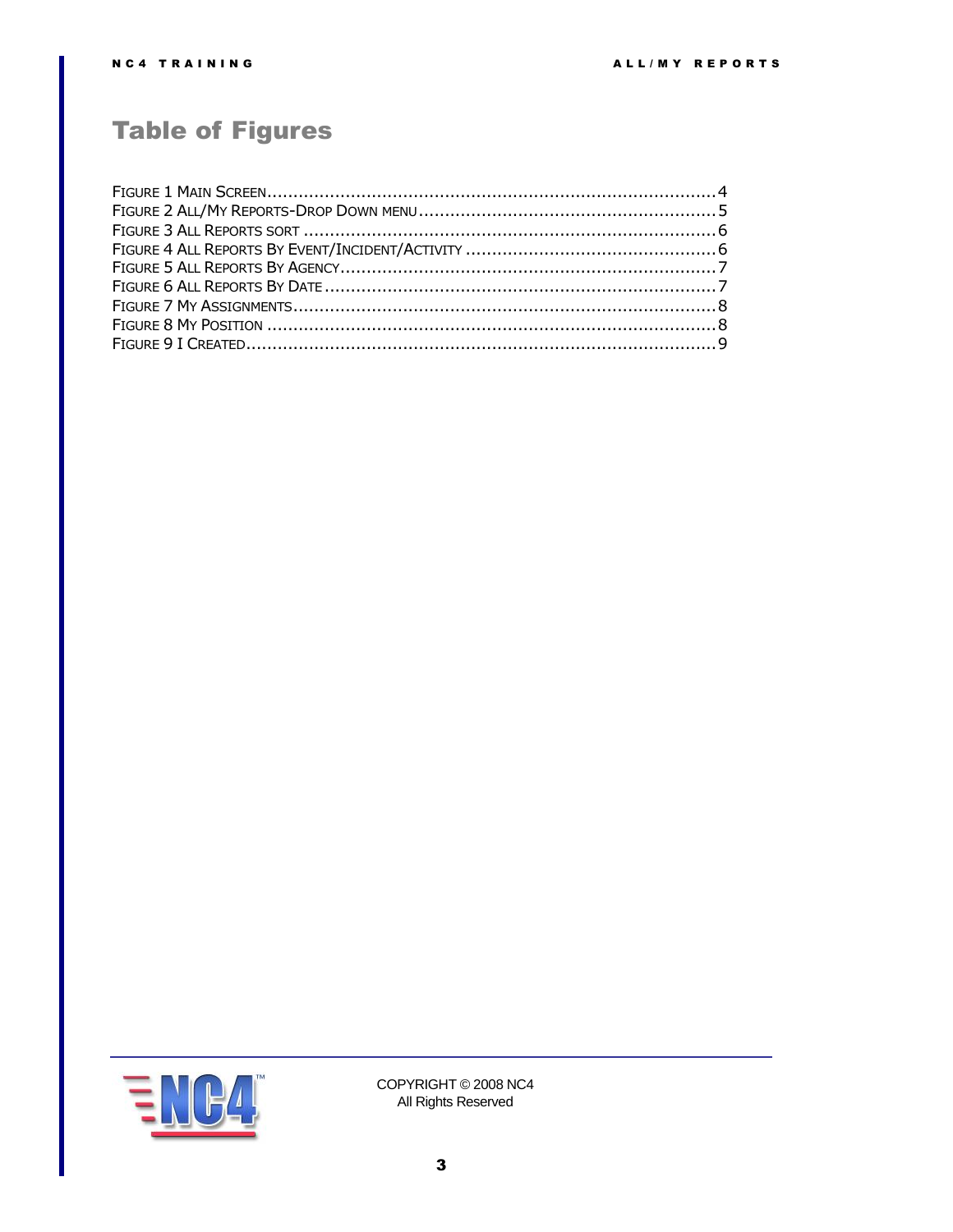# <span id="page-3-0"></span>1 General Overview

The **All/My Reports** report structure allows the user to locate and view reports that have been created within the application. After you click **Submit** in the Personal Profile screen you are presented usually with the default view referred to as the Main Screen.

# <span id="page-3-1"></span>1.1 Main Screen

A successful login then brings you to the system's main screen. When you are in the training application mode, a training watermark displayed diagonally across the screen will be provided as background on reports. For instructional purposes, the main screen is compartmentalized into the five focus areas shown in [Figure 1.](#page-3-2)



# **Figure 1 Main Screen**

<span id="page-3-2"></span>For purposes of this module we will be exploring the **Report Navigation Frame**.

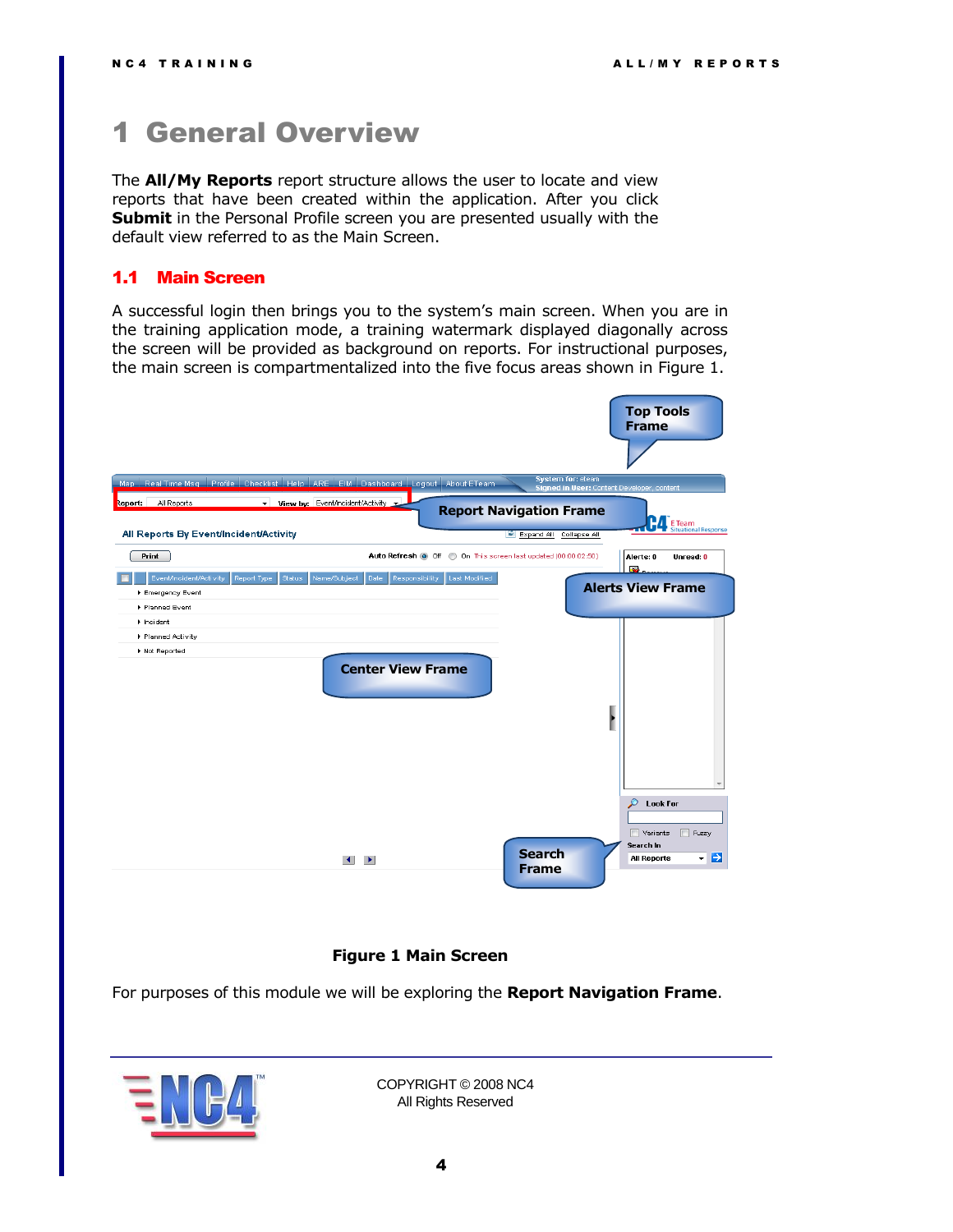# <span id="page-4-0"></span>2. All/My Reports

The **All/My Reports** report structure contains two report types: **All Reports** and **My Reports**. The reports within **All Reports** as displayed in [Figure 2](#page-4-1) can be sorted using the **View by** drop down menu by **Event/Incident/Activity, Agency** and **Date**. The reports within **My Reports** can be sorted by **My Assignments, Position** and **I Created**.

<span id="page-4-1"></span>

**Figure 2 All/My Reports-Drop Down menu**

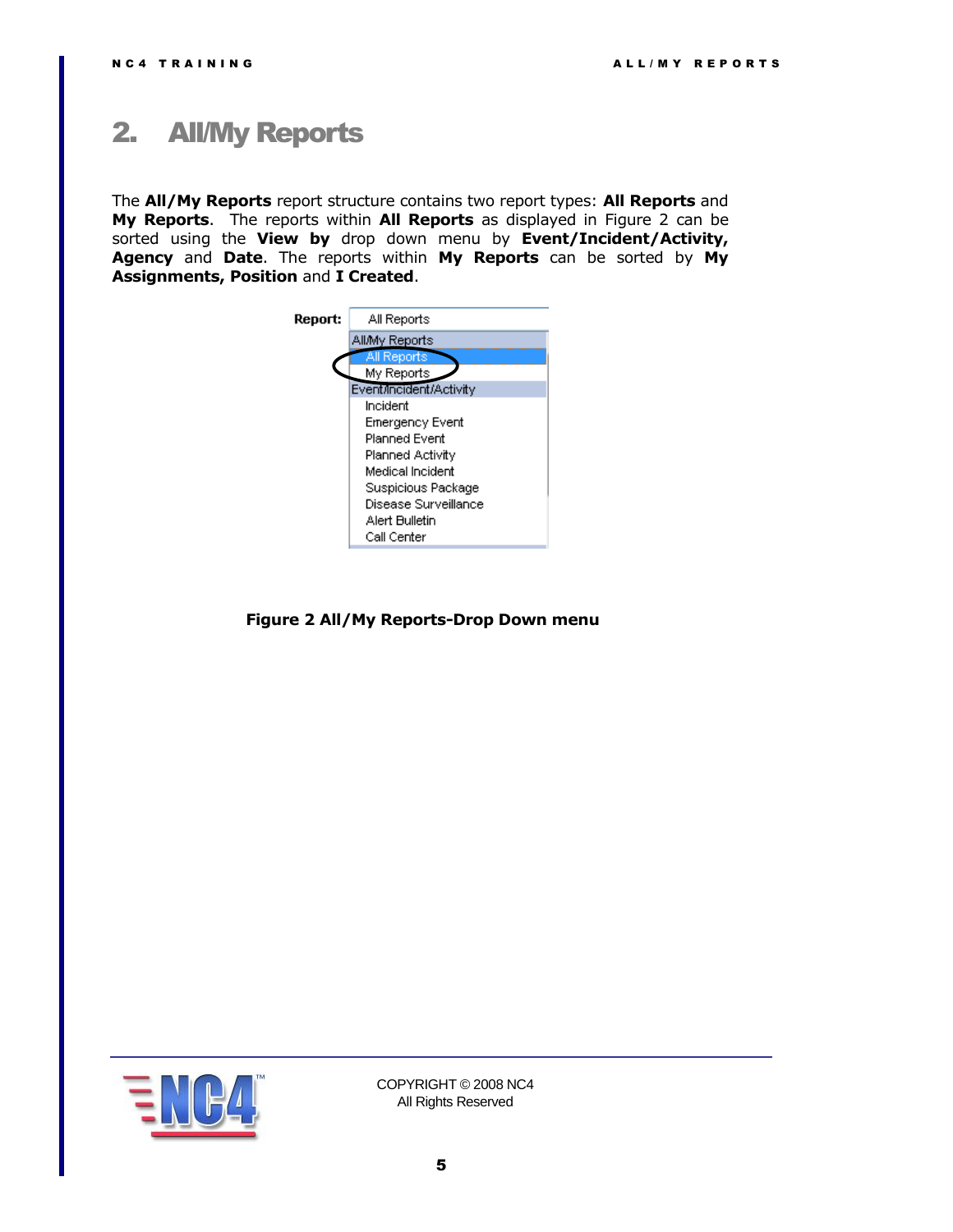### <span id="page-5-0"></span>2.1 All Reports

The reports within **All Reports** can be sorted using the **View by** drop down menu by **Event/Incident/Activity**, **Agency** and **Date**, as displayed in [Figure 3.](#page-5-2) We will address each sort in the following sections.

| Report: | All Reports |  | <b>View by:</b> Event/Incident/Activity $\blacktriangledown$ |  |
|---------|-------------|--|--------------------------------------------------------------|--|
|         |             |  | Event/Incident/Activity<br>Agency<br>Date                    |  |

#### **Figure 3 All Reports Sort**

#### <span id="page-5-2"></span><span id="page-5-1"></span>2.1.1 All Reports By Event/Incident/Activity

**All Reports** sorted by **Event/Incident/Activity** as shown in [Figure 4](#page-5-3) is the default main screen that is displayed after submitting the **Personal Profile** report, and closing all popup windows (**Duties Checklist & Alert Bulletin**). This alphabetical sort allows the user to locate and view reports that have been created and associated with an Emergency Event, Incident, Planned Event, and Planned Activity. In addition, the non associated reports are categorized **as Not Reported**. It is a good practice to review the **Not Reported** summary to assess if any reports should be associated with the other categories mentioned above.

| Report: | All Reports                            | View by:               | Event/Incident/Activity ▼ |             |                                 |               |                          |              |
|---------|----------------------------------------|------------------------|---------------------------|-------------|---------------------------------|---------------|--------------------------|--------------|
|         | All Reports By Event/Incident/Activity |                        |                           |             |                                 | e             | Expand All               | Collapse All |
|         | <b>Print</b>                           |                        | Auto<br>Refresh           | $\bullet$   | On<br>$\circ$ ff $\circledcirc$ | (00:00:06:59) | This screen last updated |              |
|         | Event/Indident/Activity                | Status:<br>Report Type | Name/Subject              | <b>Date</b> | <b>Responsibility</b>           |               | Last Modified            |              |
|         | Emergency Event                        |                        |                           |             |                                 |               |                          |              |
|         | Planned Event                          |                        |                           |             |                                 |               |                          |              |
|         | $\blacktriangleright$ Incident         |                        |                           |             |                                 |               |                          |              |
|         | ▶ Planned Activity                     |                        |                           |             |                                 |               |                          |              |
|         | Not Reported                           |                        |                           |             |                                 |               |                          |              |

#### <span id="page-5-3"></span> **Figure 4 All Reports By Event/Incident/Activity**

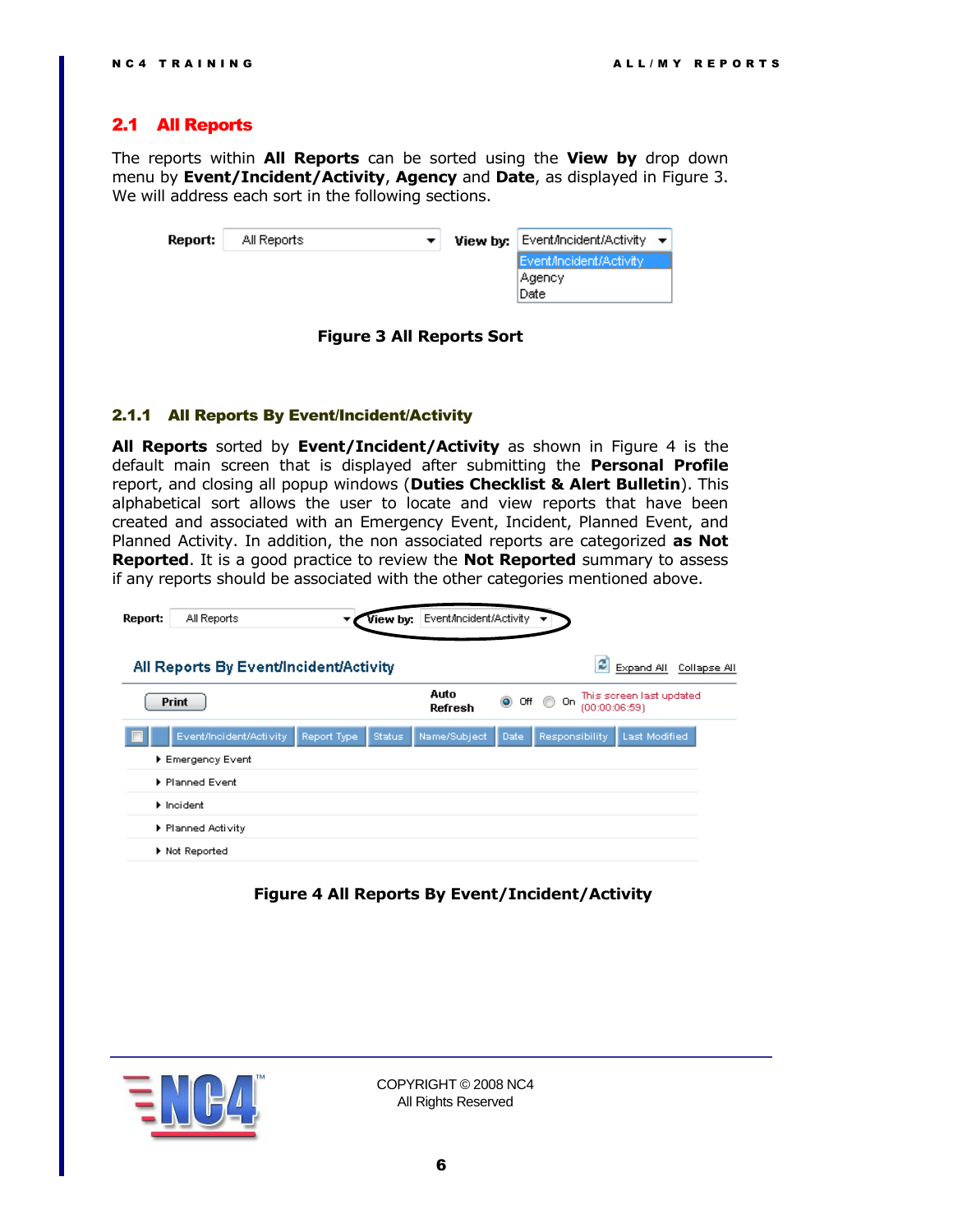## <span id="page-6-0"></span>2.1.2 All Reports By Agency

**All Reports** sorted by **Agency** as shown in [Figure 5,](#page-6-2) allows the user to locate and view reports that have been created and have been assigned to a specific Agency, Organization or Incident Command Post (ICP).

| Report:                   | All Reports              |             |         | View by: Agency |                 |                         |     |          |                                           |               |              |
|---------------------------|--------------------------|-------------|---------|-----------------|-----------------|-------------------------|-----|----------|-------------------------------------------|---------------|--------------|
|                           | All Reports By Agency    |             |         |                 |                 |                         |     |          | ø                                         | Expand All    | Collapse All |
|                           | <b>Print</b>             |             |         |                 | Auto<br>Refresh | $\bullet$               | Off | ⊙<br>On. | This screen last updated<br>(00:00:00:04) |               |              |
|                           | Responsibility           | Report Type | Status: | Name/Subject    | Date            | Event/Indident/Activity |     |          |                                           | Last Modified |              |
| ▶ NR                      |                          |             |         |                 |                 |                         |     |          |                                           |               |              |
|                           | ▶ A & W Electrical       |             |         |                 |                 |                         |     |          |                                           |               |              |
|                           | Air Force Plant 4        |             |         |                 |                 |                         |     |          |                                           |               |              |
|                           | American Red Cross       |             |         |                 |                 |                         |     |          |                                           |               |              |
| $\blacktriangleright$ ATF |                          |             |         |                 |                 |                         |     |          |                                           |               |              |
|                           | Bill Sentre              |             |         |                 |                 |                         |     |          |                                           |               |              |
|                           | <b>EBIL's Generators</b> |             |         |                 |                 |                         |     |          |                                           |               |              |
|                           | City Hall                |             |         |                 |                 |                         |     |          |                                           |               |              |

**Figure 5 All Reports By Agency**

## <span id="page-6-2"></span><span id="page-6-1"></span>2.1.3 All Reports By Date

The All Reports sorted by Date as shown in [Figure 6](#page-6-3) allows the user to locate and view reports that have been created in order of occurrence.

| Report: | All Reports             | View by:               | Date                                                                                    |
|---------|-------------------------|------------------------|-----------------------------------------------------------------------------------------|
|         | All Reports By Date     |                        | e<br>Expand All<br>Collapse All                                                         |
|         | <b>Print</b>            |                        | Auto<br>This screen last updated<br>Off<br>$\bullet$<br>On.<br>(00:00:00:05)<br>Refresh |
|         | Date                    | Report Type            | Name/Subject                                                                            |
|         | 10/08/2009 at 21:50 EST | Duty Log               | Travel alert                                                                            |
|         | 10/08/2009 at 21:48 EST | Duty Log               | Log Entry 1                                                                             |
|         | 10/08/2009 at 21:15 EST | HazMat T-II Facility   | Marietta Bldg 5                                                                         |
|         | 10/08/2009 at 21:07 EST | <b>Public Facility</b> | Palmdale                                                                                |
|         | 10/08/2009 at 21:05 EST | <b>Public Facility</b> | Marietta Facility                                                                       |
|         | 10/08/2009 at 21:04 EST | <b>Public Facility</b> | Air Force Plant 4                                                                       |
|         | 10/08/2009 at 17:56 EST | Incident               | Air Force Plant 4 Front Gate Downed Power Line                                          |
|         | 10/08/2009 at 17:44 EST | Jurisdiction SitRep    | Air Force Plant 4                                                                       |

**Figure 6 All Reports By Date**

<span id="page-6-3"></span>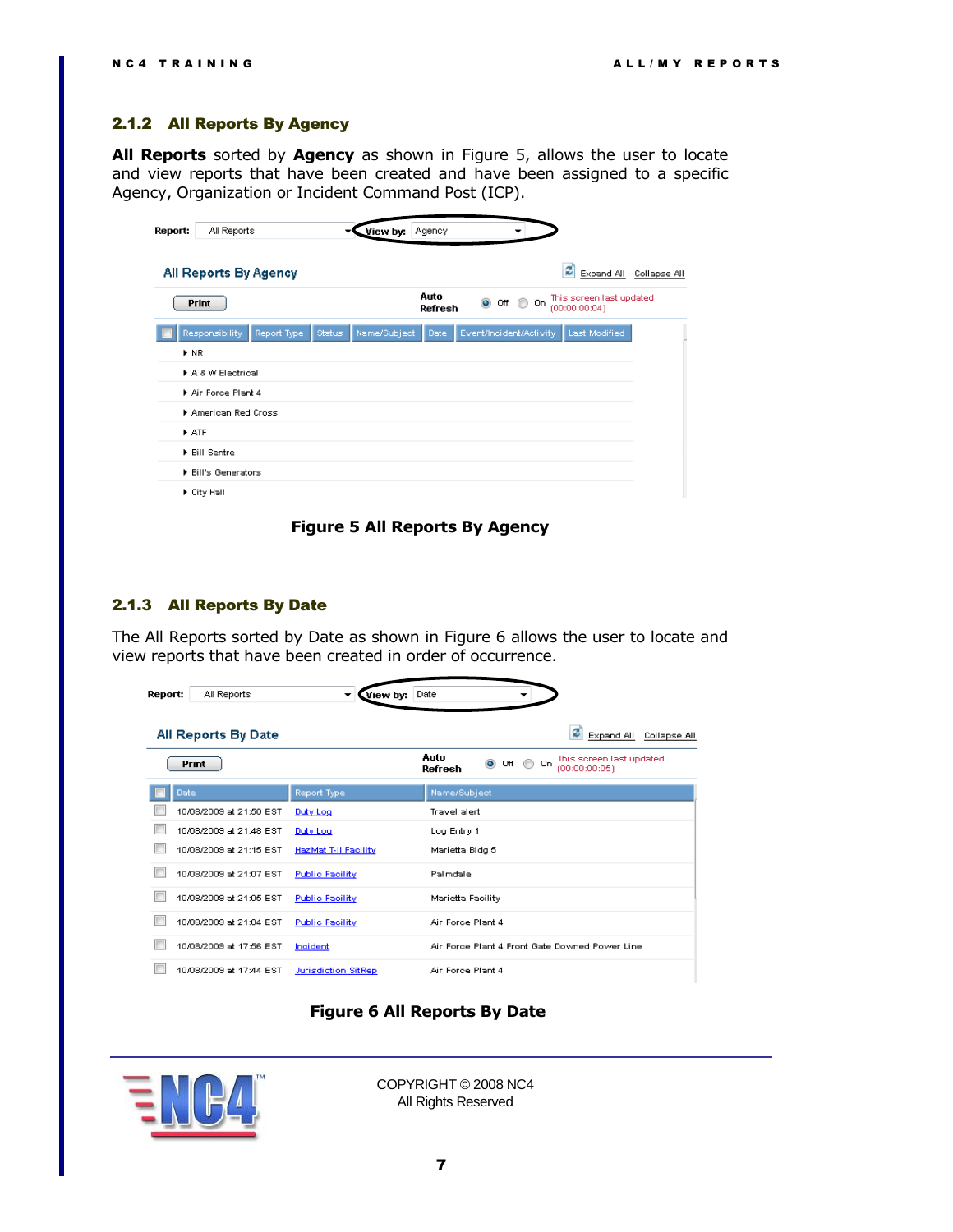#### <span id="page-7-0"></span>2.2 My Reports

**My Report** views display reports assigned to an individual user or position based on data contained in their Personal Profile. Users that share a Log in ID will also see reports created by other users sharing the Log in ID. The reports within **My Reports** can be sorted using the **View by** drop down menu by **My Assignments**, **Position** and **I Created**. We will address them in the following sections.

#### <span id="page-7-1"></span>2.2.1 My Reports by My Assignments

My Reports sorted by **My Assignments** as shown in [Figure 7](#page-7-3) is the default sort that is displayed after selecting My Reports from the **Report** drop down menu. This alphabetical sort by individual allows the user to locate and view reports that have been assigned to that user's name. It is a good practice to review this category to review any assignments you may have received.

| Report: | My Reports                                                                     |                         |                             | View by: My Assignments |        |                              |                         |                         |  |  |
|---------|--------------------------------------------------------------------------------|-------------------------|-----------------------------|-------------------------|--------|------------------------------|-------------------------|-------------------------|--|--|
|         | е<br><b>My Assignments</b><br>Expand All Collapse All                          |                         |                             |                         |        |                              |                         |                         |  |  |
|         | Auto Refresh @ Off @ On This screen last updated (00:00:00:22)<br><b>Print</b> |                         |                             |                         |        |                              |                         |                         |  |  |
|         | Assigned To                                                                    | Report Type             | Name/Subject                |                         | Status | Event/Indident/Activity Date |                         | Last Modified           |  |  |
|         | Bullen, Ann                                                                    | <b>Resource Request</b> | Res-124155-905-060409-Meals |                         | (R)    | 2009 Flood                   | 06/04/2009 at 14:49 EST | 10/03/2009 at 13:57 EST |  |  |

**Figure 7 My Assignments**

# <span id="page-7-3"></span><span id="page-7-2"></span>2.2.2 My Reports by Position

My Reports sorted by **Position** as shown in [Figure 8](#page-7-4) allows the user to locate and view reports that have been assigned to the position of the current user that is logged into the application. You will observe that the name of the report is the selection from **View by**.

| Report: | My Reports         |                         | <b>View by:</b>             | My Position | $\overline{\phantom{a}}$ |                         |                                                                |               |                         |
|---------|--------------------|-------------------------|-----------------------------|-------------|--------------------------|-------------------------|----------------------------------------------------------------|---------------|-------------------------|
|         | <b>My Position</b> |                         |                             |             |                          |                         |                                                                |               | Expand All Collapse All |
|         | <b>Print</b>       |                         |                             |             |                          |                         | Auto Refresh O Off O On This screen last updated (00:00:00:06) |               |                         |
|         | Assigned To        | Report Type             | Name/Subject                |             | Status                   | Event/Indident/Activity | Date                                                           | Last Modified |                         |
|         | Bullen, Ann        | <b>Resource Request</b> | Res-124155-905-060409-Meals |             | (R)                      | 2009 Flood              | 06/04/2009 at 14:49 EST                                        |               | 10/03/2009 at 13:57 EST |

## **Figure 8 My Position**

<span id="page-7-4"></span>